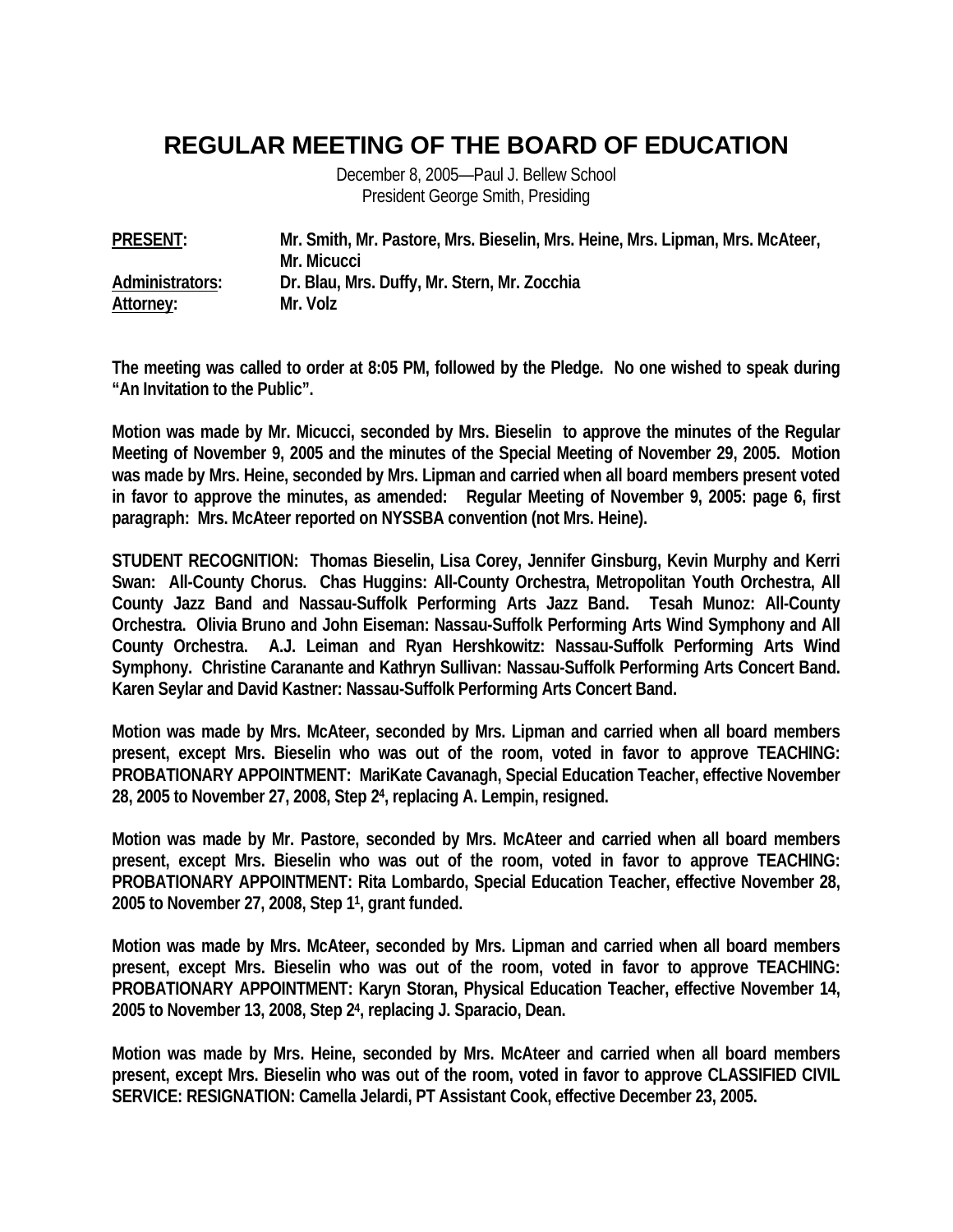## **Page 2 Regular Meeting December 8, 2005**

**Motion was made by Mrs. Heine, seconded by Mrs. Lipman and carried when all board members present, except Mrs. Bieselin who was out of the room, voted in favor to approve CLASSIFIED CIVIL SERVICE: PROBATIONARY APPOINTMENT: Laurie Cortigino, Cafeteria Aide, effective November 14, 2005, Step 1, replacing D. Cummings.** 

**Motion was made by Mrs. Lipman, seconded by Mr. Pastore and carried when all board members present, except Mrs. Bieselin who was out of the room, voted in favor to approve CLASSIFIED CIVIL SERVICE: PROBATIONARY APPOINTMENT: Francine Couillard, Cafeteria Aide, effective November 14, 2005, Step 1, replacing S. MacGregor.** 

**Motion was made by Mrs. Heine, seconded by Mrs. Lipman and carried when all board members present, except Mrs. Bieselin who was out of the room, voted in favor to approve CLASSIFIED CIVIL SERVICE: PROBATIONARY APPOINTMENT: Donald DeStefano, Custodial Worker I, effective November 22, 2005, Step 1, replacing S. D'Angelo, groundskeeper, replacing W. Quinn, retired.** 

**Motion was made by Mr. Pastore, seconded by Mrs. McAteer and carried when all board members present, except Mrs. Bieselin who was out of the room, voted in favor to approve CLASSIFIED CIVIL SERVICE: PROBATIONARY APPOINTMENT: Sidney Johns, Custodial Worker I, effective November 21, 2005, Step 1, replacing R. Grotz, resigned.** 

**Motion was made by Mrs. Heine, seconded by Mrs. McAteer and carried when all board members present, except Mrs. Bieselin who was out of the room, voted in favor to approve CLASSIFIED CIVIL SERVICE: PROBATIONARY APPOINTMENT: Jeanine Valentine, Custodial Worker I, effective December 27, 2005, Step 1, replacing A. Romano, terminated.** 

**Motion was made by Mr. Pastore, seconded by Mrs. Lipman and carried when all board members present, except Mrs. Bieselin who was out of the room, voted in favor to approve CLASSIFIED CIVIL SERVICE: CHANGE IN STATUS: Kathleen Brosnan, Assistant Cook, effective January 3, 2006, Step 5, change from p/t food service worker, replacing C. Jelardi, resigned.** 

**Motion was made by Mrs. Heine, seconded by Mrs. Lipman and carried when all board members present voted in favor to approve CLASSIFIED CIVIL SERVICE: LEAVE OF ABSENCE (unpaid) (Pursuant to Family Medical Leave Act of 1993—12 Weeks Continuous Medical Coverage): Eleanor Maxwell, Custodial Worker I, effective December 12, 2005 to March 6, 2006.** 

**Motion was made by Mr. Pastore, seconded by Mrs. Heine and carried when all board members present voted in favor to approve CLASSIFIED CIVIL SERVICE: SUBSTITUTE CLERICAL (\$8.83/HR): Laurie Johnson, effective November 17, 2005.** 

**Motion was made by Mrs. Lipman, seconded by Mrs. Heine and carried when all board members present voted in favor to approve CLASSIFIED CIVIL SERVICE: SUBSTITUTE CUSTODIAN (\$8.30/HR): Dave Alvardo, effective November 30, 2005.**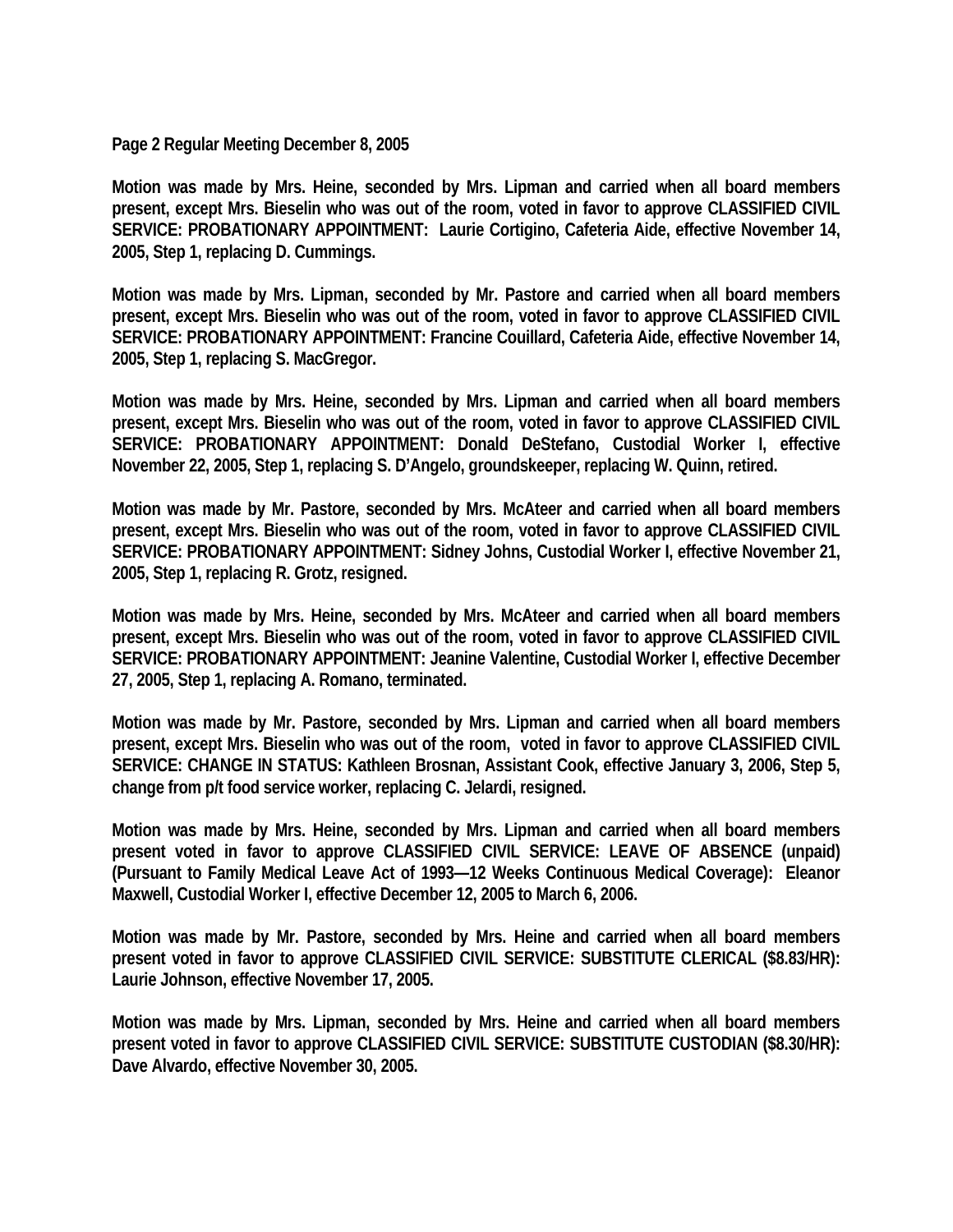**Page 3 Regular Meeting December 8, 2005** 

**Motion was made by Mrs. Heine, seconded by Mrs. McAteer and carried when all board members present voted in favor to approve CLASSIFIED CIVIL SERVICE: SUBSTITUTE CUSTODIAN (\$8.30/HR): Christopher Morris, effective November 29, 2005.** 

**Motion was made by Mrs. Heine, seconded by Mrs. Lipman and carried when all board members present voted in favor to approve CLASSIFIED CIVIL SERVICE: SUBSTITUTE FOOD SERVICE WORKER (\$6.50/HR): Laurie Johnson, effective November 17, 2005; Nalan Rosenberg, effective November 16, 2005; Theresa Rueb, effective December 1, 2005; Georgianna Ruotolo, effective November 16, 2005; Marie Vizzini, effective November 23, 2005.** 

**Motion was made by Mr. Pastore, seconded by Mr. Micucci and carried when all board members present voted in favor to approve CLASSIFIED CIVIL SERVICE: SUBSTITUTE TEACHER AIDE (\$6.75/HR): Laurie Johnson, effective November 17, 2005; Georgianna Ruotolo, effective November 16, 2005.** 

**Motion was made by Mrs. Lipman, seconded by Mrs. McAteer and carried when all board members present voted in favor to approve OTHER: SUBSTITUTE TEACHERS (\$85 per diem): Mary Louise Cairo, effective December 1, 2005; Briana Cassidy, effective November 21, 2005; Jill Cohen, effective December 1, 2005; Dennis Pettas, effective December 1, 2005; Jason Lacertosa, effective November 15, 2005,** *student teacher***; Deirdre Gibbins, effective November 15, 2005,** *student teacher***; Ann Marie Palumbo-Uher, effective September 6, 2005,** *student teacher***; Jessica Sowinski, effective January 3, 2006,** *student teacher.*

**Motion was made by Mr. Pastore, seconded by Mrs. McAteer and carried when all board members present voted in favor to approve OTHER: ADVISORS/CLUBS 2005-06 SCHOOL YEAR: Udall Road Middle School: Janet Loehr, International Club.** 

**The Finance Committee met on 12/6, as reported by Mr. Micucci. The Finance Committee accepted the warrants as presented by the District's Internal Auditor for submission to the Board. Mrs. Lipman reported on Policy Committee meeting of 11/17. A First Reading took place tonight for File 3280: Public Use of School Facilities, and File 7242: Student Directory Information. Copies were available for the public. School Board/Student Liaison Committee and Public Relations Committee did not meet. Mrs. Bieselin reported on Buildings and Grounds Committee meeting of 12/6. Mrs. McAteer reviewed Committee on Special Education/Preschool Special Education recommendations re: classification/placement/I.E.P. modifications of students as delineated: CPSE #22621, 5784, 6110, 6105, 6122, 6145, 6109, 6125, 6108, 5836, 6121, 5781, 6137, 6119, 6091, 6123, 6146, 5754, 6037, 6112, 6008, 6007, 6095; Sub CSE # 5715, 6064; CSE # 3465, 2822, 2879, 5624, 4768, 6071, 2419, 4578, 6080, 5634, 6092, 6027, 6077, 4572, 5523, 5221, 5612, 5730, 5415, 4544, 5855, 5888, 4640, 3825, 5427, 3814, 6056, 5246, 5483, 3216, 5112, 3088, 5080.** 

**Dr. Blau reported on Health and Wellness Committee meeting of 12/01. The second annual pre-prom party will be held on June 22, 2006 at Southward Ho Country Club.** 

**The Treasurer's Report for October was presented. Beginning balance: \$7,024,948.77 and ending balance: \$17,140,417.97.**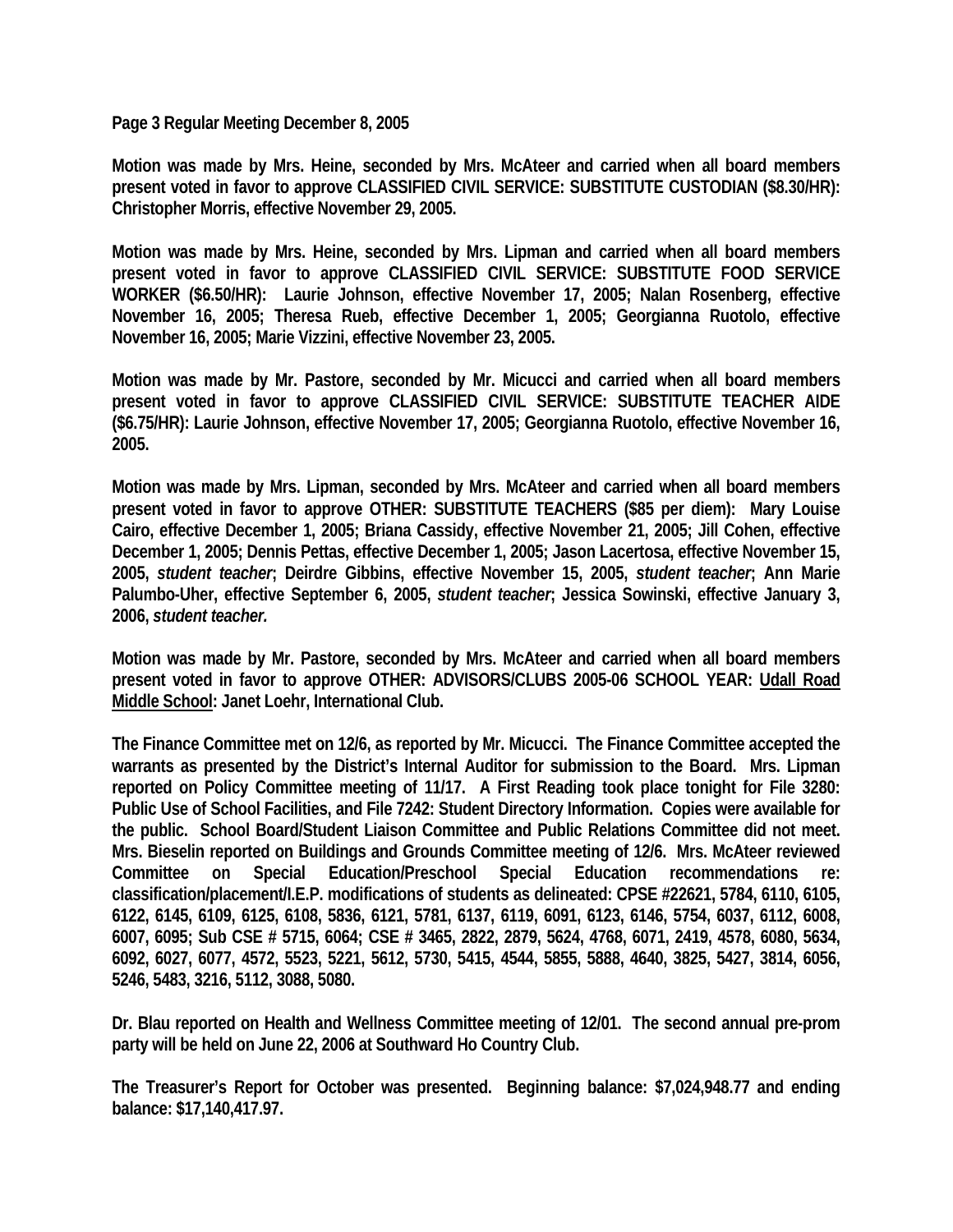**Page 4 Regular Meeting December 8, 2005** 

**Motion was made by Mr. Pastore, seconded by Mrs. McAteer and carried when all board members present voted in favor to approve budget transfers, as recommended by Finance Committee. (included in Supplemental File)** 

**Motion was made by Mr. Micucci, seconded by Mrs. Bieselin and carried when all board members present voted in favor to approve bids for Gates and Chain Link Fencing (Ideal Fence Corp.) and Boiler Maintenance (Bain Heating & Plumbing).** 

**Motion was made by Mrs. Bieselin, seconded by Mrs. McAteer and carried when all board members present voted in favor to approve the following donations, with thanks: Brian Fitzpatrick – funds (\$450.) to purchase moveable basketball net for Oquenock West Islip Little League - funds (\$1600.) to purchase softball uniforms Manetuck PTA Arts In Education - \$775. West Islip Athletic Scholarship Program (Scholarship America) Donation - \$1,000. Underwriter's Laboratories, Inc. Donation – Robotics - \$750. Robotics Booster Club – Robotics \$500.** 

**Motion was made by Mrs. McAteer, seconded by Mrs. Bieselin and carried when all board members present voted in favor to approval defaulting on Schrier Co. Food Service Cooperative bid.** 

**PRESIDENT'S REPORT: Mr. Smith discussed the district's financial report. Both auditing firms (R.S. Abrams & Co., LLP and Callaghan Nawrocki LLP) have extensive experience. Our district is one of the best they have seen; internal controls were found to be "adequate", which is one of the best results you can have. Mr. Smith said the Board will review the reports and make any appropriate changes in our auditing process. The district is in very good financial shape. We have saved thousands in energy costs with the Energy Education program, saved over two million dollars by serial bond refunding. Mr. Smith discussed fund balance and unappropriated fund balance. We have a sizeable unappropriated fund balance, and with a community vote, we could replace boilers, or things of that nature, but cannot restore program cuts or increase spending on a community-approved budget. Finally, Mr. Smith wished everyone Happy Holidays. (Documents referenced: "Summary of the Auditor's Results" ; "Agreed Upon Procedures Pertaining to the Internal Controls for Cash Receipts, Cash Disbursements,**  Payroll and Budget Transfers"; "Flowcharts"; and "Exhibits" prepared by Callaghan Nawrocki LLP, **and "Independent Auditors Report" by R.S. Abrams & Co., LLP.)** 

**SUPERINTENDENT'S REPORT: Motion was made by Mr. Micucci, seconded by Mrs. Bieselin and carried when all board members present voted in favor to approve Student/Teacher Calendar for the 2006-07 School Year.** 

**Motion was made by Mr. Micucci, seconded by Mrs. Lipman and carried when all board members present voted in favor to approve PAWS fund-raising project to renovate the high school football field, track and bleachers and install artificial turf.** 

**OTHER ITEMS: Mrs. Heine requested the Nawrocki report be put on the district's website. Mrs. Heine asked Mr. Stern about 4th grade ELA results at Westbrook.**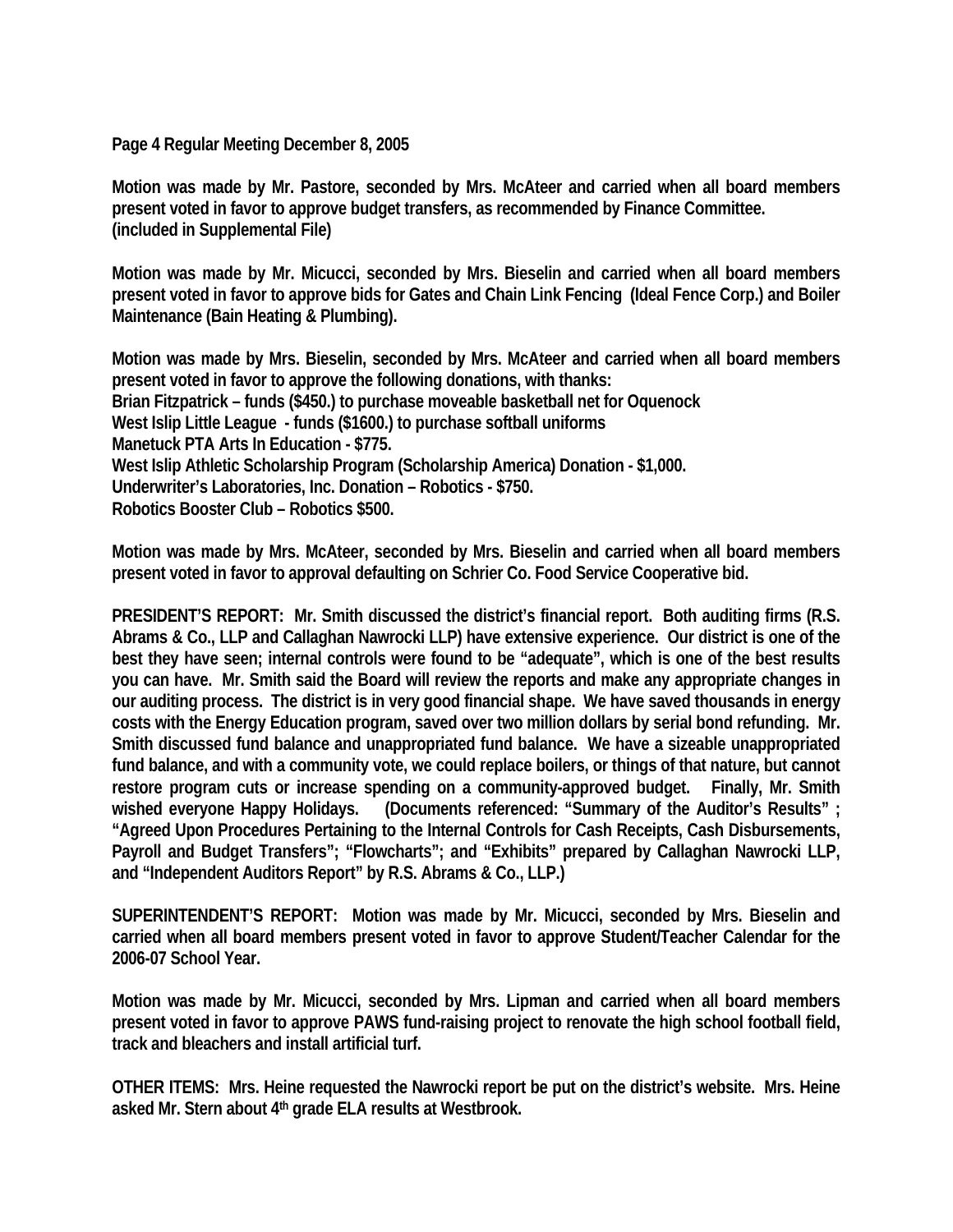**Page 5 Regular Meeting December 8, 2005** 

**"An Invitation to the Public" was held, with three residents speaking. Subjects of concern have been recorded in log.** 

**Motion was made by Mrs. McAteer, seconded by Mrs. Bieselin and carried when all board members present voted in favor to adjourn to Executive Session at 9:17 PM for the purpose of discussing personnel, negotiations and/or litigation.** 

**Meeting reconvened at 10:55 PM on motion made by Mr. Micucci, seconded by Mrs. Bieselin and carried when all board members present voted in favor. Meeting was adjourned at 11:05 PM on motion made by Mr. Micucci, seconded by Mr. Pastore and carried when all board members present voted in favor.** 

 **Respectfully submitted by** 

 **Carolyn J. Cross District Clerk** 

**All correspondence, reports or related materials referred to in these minutes are on file in the District Office.**